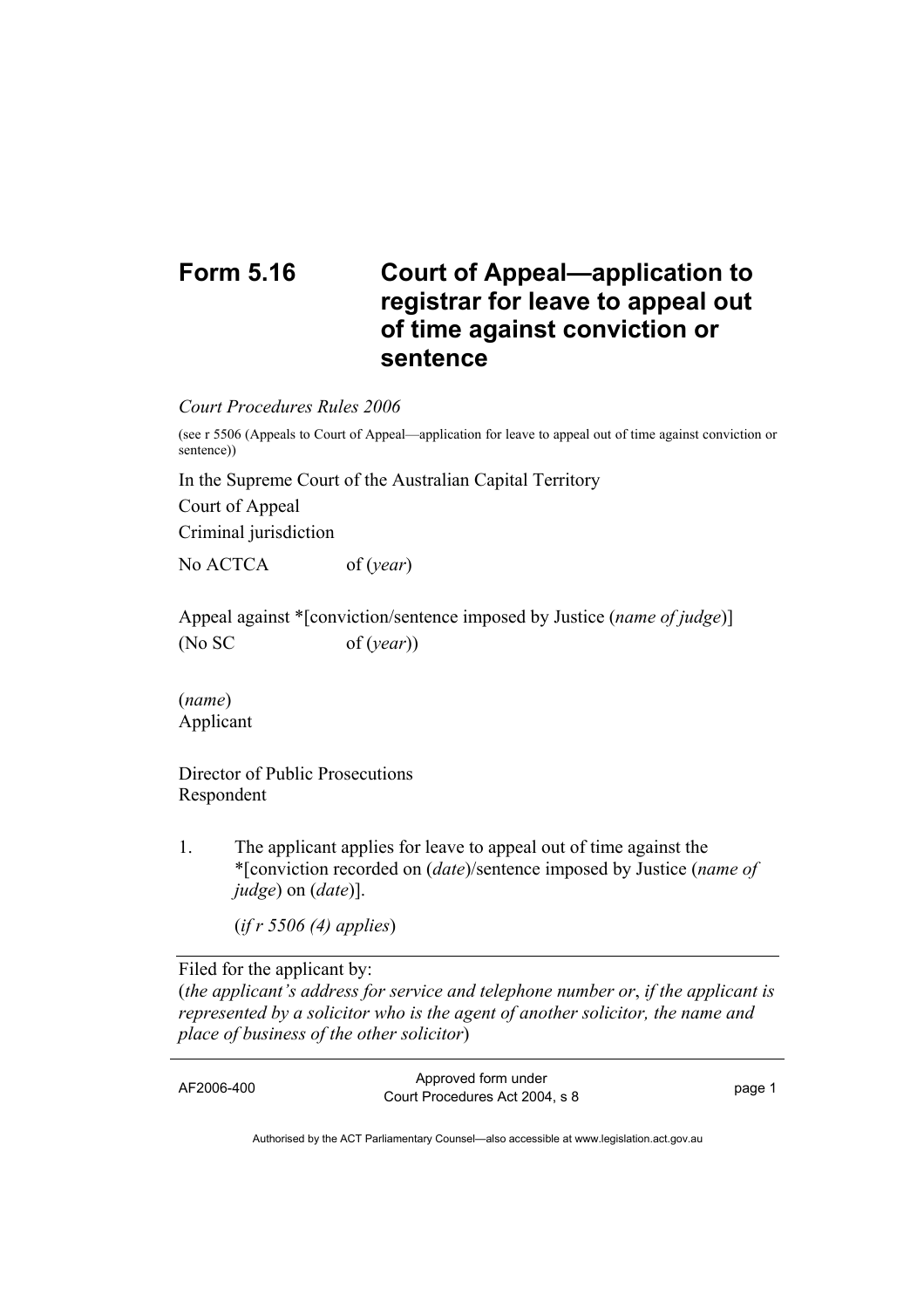- \*2. [The applicant wants to present the applicant's case in writing.] (*if r 5534 (4) applies*)
- \*3. [The applicant \*[want/does not want] to be present at the hearing.]

## **Supporting affidavit**

This application is supported by the affidavit of (*name*) \*[sworn/affirmed] on (*date*).

(*The affidavit that you intend to rely on must be filed in the Court with the application (see r 5506)*.)

(*You must, not later than 5 days after the application is filed, serve the following on the Director of Public Prosecutions*:

- *(a) a sealed copy of the application*;
- *(b) a stamped copy of the accompanying affidavit*;
- *(c) a stamped copy of the draft notice of appeal (see r 5508)*.

*If you are in custody and not represented by a solicitor, you may serve the documents on the Registrar for service by the Registrar on the Director of Public Prosecutions (see r 5533)*.)

## **Applicant's address for service of documents**

(*set out applicant's address for service*)

(*if represented by a solicitor the following information may be given*)

\*Document exchange box no:

(*if postal address different from address for service*)

\*Postal address:

\*Fax:

\*Email address:

AF2006-400 Form 5.16—Court of Appeal—application to registrar for leave to appeal out of time against conviction or sentence<br>appeal out of time against conviction or sentence

Authorised by the ACT Parliamentary Counsel—also accessible at www.legislation.act.gov.au